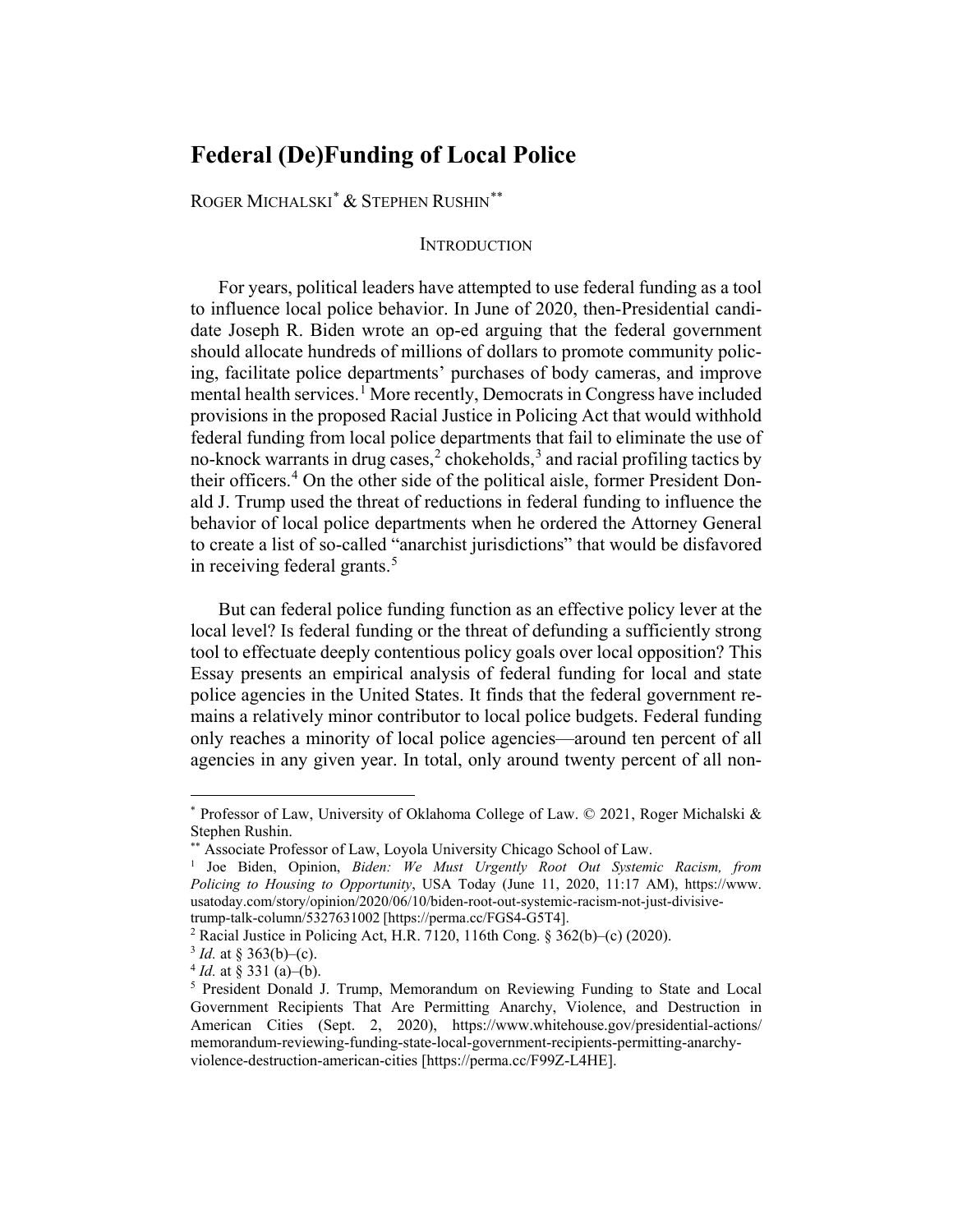federal law enforcement agencies during the past eight years have received federal funds. The federal government only spends \$10-30 per capita on local policing, a relatively small percentage of the roughly \$350 per capita that the typical U.S. municipality spends on policing each year.<sup>[6](#page-1-0)</sup>

Our findings indicate that most U.S. law enforcement agencies are not acutely reliant on federal funding. These findings have several important implications for the literature on police reform and accountability. The first finding is that the federal government is a relatively minor contributor to local police operations. From this observation, we conclude that efforts to use the lever of federal funding to alter the behavior of local police departments will at most have a limited effect, particularly if the reforms that federal lawmakers demand are expensive or unpopular locally. In such cases, local leaders may believe that the risk of losing federal funding is preferable to the change federal lawmakers demand. Second, we conclude from our findings that federal lawmakers will be better able to effectuate constitutional policing through means other than withholding federal funds. We therefore propose alternative means by which federal lawmakers can effectuate police reform that do not rely on leveraging (limited) federal funds. Finally, our findings reinforce the view that the ongoing debate about defunding police departments and reimagining public safety should occur primarily at the local level.

#### I. METHODOLOGY

<span id="page-1-2"></span>To better understand the reach and influence of federal funding for local law enforcement agencies we collected and combined multiple data sources. To our knowledge, no legal scholarship has utilized this combination of data to portray the scope of federal support for local law enforcement agencies.

The first source of data is program grants to non-federal law enforcement agencies administered by the Department of Justice (DOJ). Different units of DOJ administer and supervise different grants. Some make information about grants readily available.<sup>[7](#page-1-1)</sup> For others, we had to informally request the data or use formal Freedom of Information Act (FOIA) requests. In total, we collected data on roughly 100,000 federal grants from a broad range of years; however, the years from which data were available varied between programs. To make data-ranges from different programs comparable, we limited our

<span id="page-1-0"></span><sup>6</sup> *See infra* Part [II.](#page-5-0)

<span id="page-1-1"></span><sup>7</sup> *See, e.g.*, *FY 2020 Off. on Violence Against Women Grant Awards by Program*, U.S. DEP'T OF JUST. <https://www.justice.gov/ovw/awards/fy-2020-ovw-grant-awards-program> [\[https://perma.cc/W3MZ-9DBF\]](https://perma.cc/W3MZ-9DBF) (last visited Apr. 6, 2021); *Grants and Funding*, U.S. DEP'T OF JUST., OFF. OF JUST. PROGRAMS [https://data.ojp.usdoj.gov/stories/s/Office-of-Justice-](https://data.ojp.usdoj.gov/stories/s/Office-of-Justice-Programs-Funding/khtv-6ugu/)[Programs-Funding/khtv-6ugu/](https://data.ojp.usdoj.gov/stories/s/Office-of-Justice-Programs-Funding/khtv-6ugu/) [\[https://perma.cc/57RC-CT9J\]](https://perma.cc/57RC-CT9J) (last visited Apr. 6, 2021).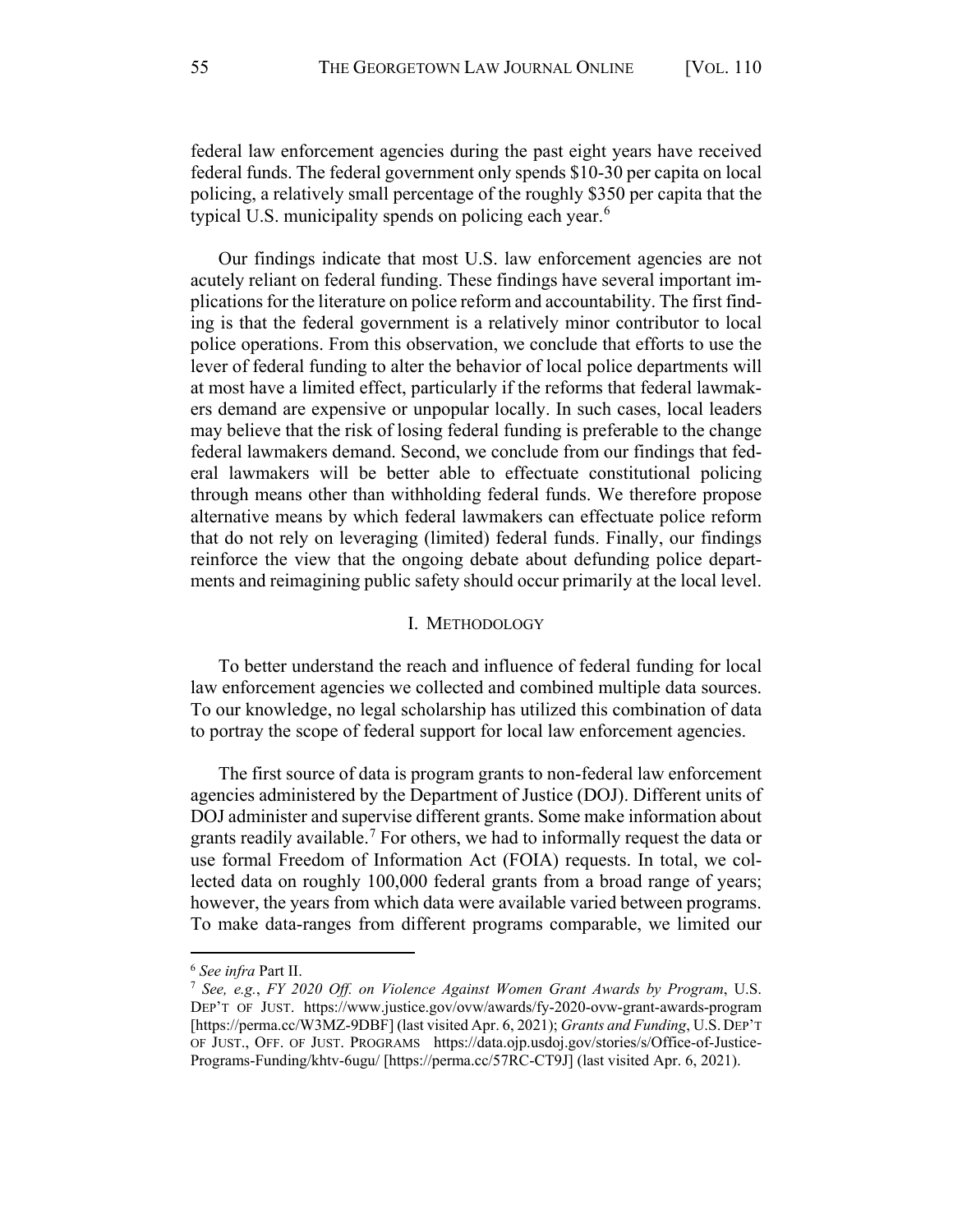analysis to roughly 40,000 grants administered between 2011 and 2019.<sup>[8](#page-2-0)</sup> We excluded data from 2009 and 2010 as anomalous: these years saw unusual spikes in emergency grant disbursements because of the financial crisis and the Great Recession.<sup>[9](#page-2-1)</sup>

Some of these DOJ grants are delivered to state agencies that in turn distribute funds to local agencies. Initially, we attempted to collect information on these pass-through grants. Some state agencies make information about the DOJ grants that they administer readily available on their websites, and some helpfully provided such information upon informal request, but many others were less cooperative. Given the scope of these grants and the limitations of this Essay, we did not engage in a fifty-state, FOIA-supported datacollection effort. Instead, as further explained below, our estimators take these data limitations into account.

Next, we matched these data on federal grant programs with a dataset on local law enforcement agencies from the Census of State and Local Law En-forcement Agencies (CSLLEA).<sup>10</sup> Originally captured in 2008,<sup>[11](#page-2-3)</sup> we supplemented and updated the dataset to the extent we could, though we found the task of counting all active U.S. law enforcement agencies difficult because many have merged, split, or ceased operations since that year. We matched grants and law enforcement agencies using a combination of geographic iden-tifiers, agency identifiers, and fuzzy grant program keyword matching.<sup>[12](#page-2-4)</sup> This

<span id="page-2-0"></span><sup>&</sup>lt;sup>8</sup> The number of overall grants under these programs must be read with caution because many of these programs provide financial support for law enforcement agencies and other types of recipients (for example, non-profits). 9 Such emergency appropriations, then and now, merit separate treatment.

<span id="page-2-2"></span><span id="page-2-1"></span><sup>10</sup> This dataset is available at *Data Collection: Census of State and Local Law Enforcement Agencies (CSLLEA)*, U.S. DEP'T OF JUST., OFF. OF JUST. PROGRAMS, BUREAU OF JUST. STATS. <https://www.bjs.gov/index.cfm?ty=dcdetail&iid=249>[\[https://](https://perma.cc/D78N-NXHW) [perma.cc/D78N-NXHW\]](https://perma.cc/D78N-NXHW) (last visited Apr. 6, 2021).

<span id="page-2-3"></span><sup>&</sup>lt;sup>11</sup> According to DOJ, the 2014 CSLLEA was not released due to data quality concerns, and there is, as of this writing, no "estimate as to when the 2018 CSLLEA will be available." Email from [AskBJS@usdoj.gov,](mailto:AskBJS@usdoj.gov) Bureau of Just. Stats., Dep't of Just., to Roger Michalski, Professor of Law, University of Oklahoma College of Law (June 29, 2020) (on file with

<span id="page-2-4"></span>authors).<br><sup>12</sup> Most of the matching was done by unique geographic and agency identifiers that yielded single matches. However, in some instances this did not yield any matches or any unique matches. Often this was due to typos in one of the databases or small variations in spelling (For example, Fort Wayne and Ft. Wayne; Mount Vernon and Mt. Vernon; Winston-Salem and Winston Salem, Martha's Vineyard and Marthas Vineyard; La Cañada Flintridge and La Canada Flintridge, St. Charles Parish and Saint Charles Parish, etc.). In those instances, fuzzy probability searches allowed us to identify close matches. Our approach may have yielded some erroneous matches, but we have confidence that we were able to approximate federal funding for local law enforcement agencies in a manner superior to existing alternatives. We hope other researchers will reach enhanced estimates by improving on our model.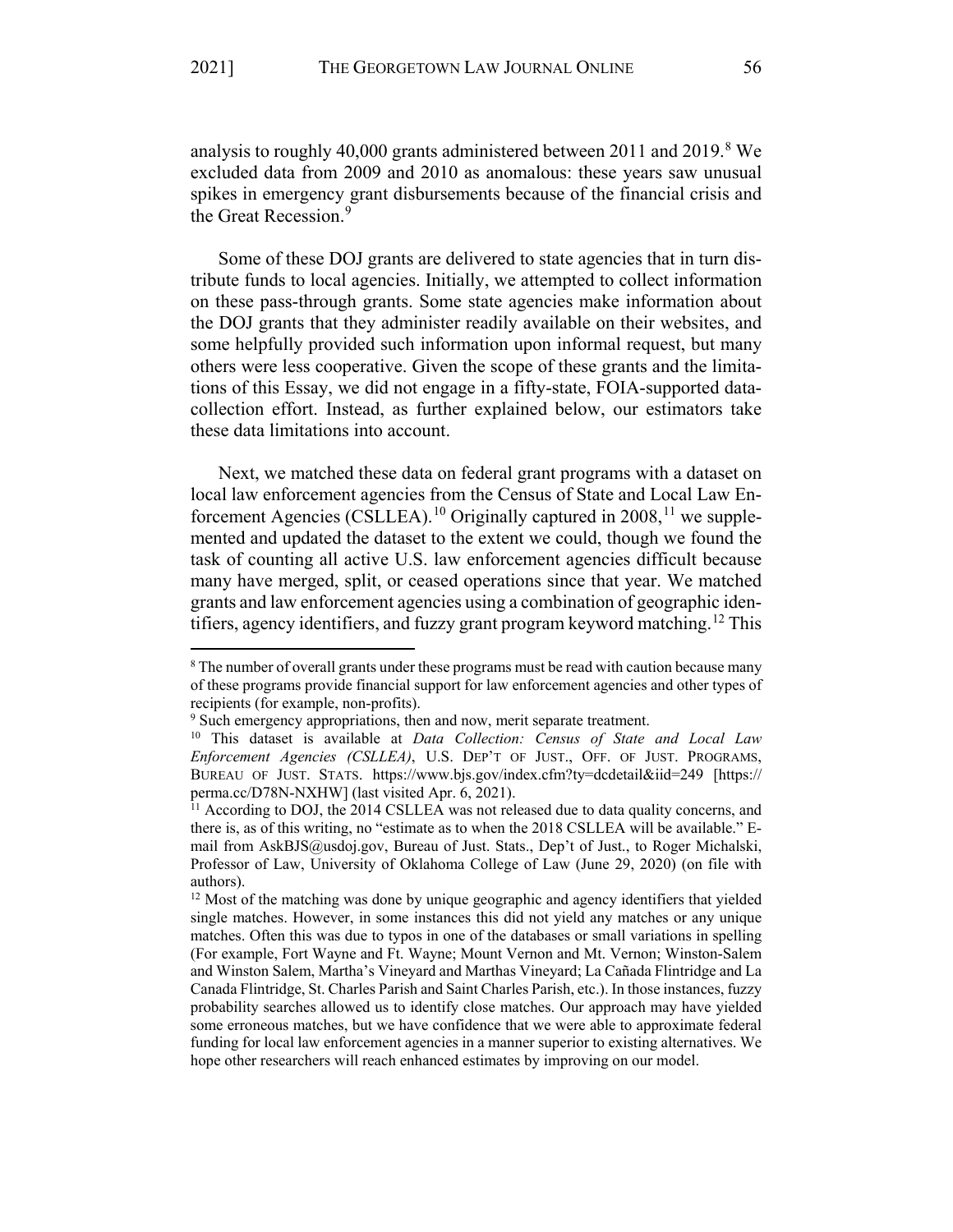methodology allowed us to estimate the percentage of local law enforcement agencies that received federal funds and the amount that they received in the years under study.<sup>13</sup>

Next, we compared this dataset with data from the Annual Survey of Gov-ernments (ASG).<sup>[14](#page-3-1)</sup> The ASG provides data on the expenditure of law enforcement agencies at all levels of government. That, in turn, allowed us to estimate the percentage of law enforcement expenditures attributable to federal sources. Finally, we aggregated agency and funding information by county and county-equivalents in part of our analysis to examine geographic patterns. $15$ 

<span id="page-3-3"></span>We stress that these data have important limitations and readers are advised to keep certain caveats in mind. First, the data are imperfect. For example, there are inconsistencies in the spelling of either municipalities or their law enforcement agencies, or both, across different databases. These inconsistencies introduce ambiguity. Matching governments and their constituent law enforcement agencies with the grants that they have received also creates error given the quality and quantity of our data. More fundamentally, the complexity of some programs combined with limited data introduces further ambiguity. For instance, some programs distribute grants to governments (for example, a county) that in turn partially fund law enforcement functions (for instance, the sheriff's office of that county). The extent to which grant resources are actually applied to law enforcement activity is sometimes not clear from the data.

Second, the population of law enforcement agencies under analysis is inexact because some newly created agencies have not been added to the list and some agencies that no longer exist remain on the list. Because the total number of agencies is a denominator in some portions of our analysis, this introduces further uncertainty and error.

Third, there are numerous federal programs that provide funding and support to local law enforcement agencies. In this Essay, we focus on DOJ

<span id="page-3-0"></span><sup>&</sup>lt;sup>13</sup> Keeping in mind, of course, that some agencies might receive multiple federal grants in a given year.

<span id="page-3-1"></span><sup>14</sup> *See Annual Survey of State and Local Government Finances*, U.S. CENSUS BUREAU <https://www.census.gov/programs-surveys/gov-finances.html>[\[https://perma.cc/K6SC-](https://perma.cc/K6SC-KU6T)[KU6T\]](https://perma.cc/K6SC-KU6T).

<span id="page-3-2"></span><sup>15</sup> The methodology used here is explained in greater detail in our prior work. *See generally*  Stephen Rushin & Roger Michalski, *Police Funding*, 72 FLA. L. REV. 277 (2020); Roger Michalski & Joshua Sellers, *Democracy on a Shoestring*, 74 VAND. L. REV. (forthcoming 2021).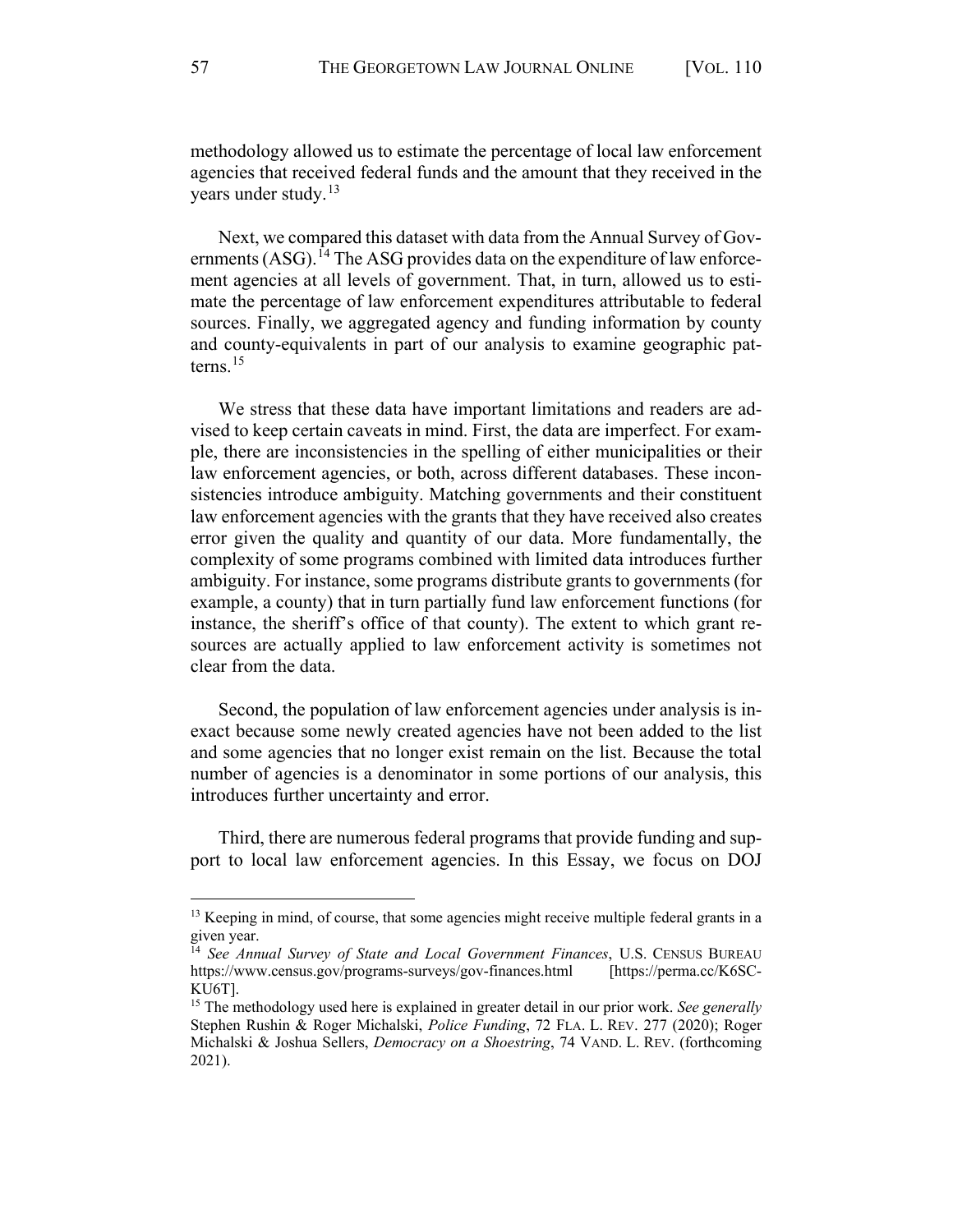<span id="page-4-9"></span>grants, the most significant and direct source of federal funding for local law enforcement agencies. We did not collect grant data from other federal agencies because of their smaller scope. For example, the Department of Homeland Security (DHS) provides various preparedness programs for which local law enforcement agencies might qualify. However, much of this funding is not spent on law enforcement but rather on firefighting, <sup>[16](#page-4-0)</sup> flood protection, <sup>[17](#page-4-1)</sup> and emergency food  $\&$  shelter.<sup>[18](#page-4-2)</sup> Similarly, the Department of Agriculture administers programs that might benefit local law enforcement agencies<sup>[19](#page-4-3)</sup> amongst a wide range of other activities such as childcare facilities, $^{20}$  $^{20}$  $^{20}$  rural water provisions, <sup>[21](#page-4-5)</sup> tribal colleges, <sup>[22](#page-4-6)</sup> historic barn preservation, <sup>[23](#page-4-7)</sup> and healthcare services.<sup>[24](#page-4-8)</sup> However, even if all of these non-DOJ grants were spent supporting local law enforcement agencies, they would still pale in comparison to the DOJ grants. These non-DOJ grants are important to some communities and their respective local law enforcement agencies, but they are unlikely to function as an effective lever for federal control over local

<span id="page-4-0"></span><sup>&</sup>lt;sup>16</sup> Department of Homeland Security Appropriations Act, S. 3109, 115th Cong., tit. III § 5 (2019) ("\$700,000,000, to remain available until September 30, 2020, of which \$350,000,000 shall be for Assistance to Firefighter Grants and \$350,000,000 shall be for Staffing for Adequate Fire and Emergency Response Grants under sections 33 and 34 respectively of the Federal Fire Prevention and Control Act of 1974."). 17 *Id*. at § 6 ("\$350,000,000 for emergency management performance grants under the

<span id="page-4-1"></span>National Flood Insurance Act of 1968 . . . the Robert T. Stafford Disaster Relief and Emergency Assistance Act $[\cdot]$ ... the Earthquake Hazards Reduction Act of 1977 $[\cdot]$ ... section 762 of title 6, United States Code, and Reorganization Plan No. 3 of 1978 . . . ."); H.R. 6776, Cong. 115th Cong. tit. III, § 8 (2018) ("\$262,531,000 for necessary expenses for Flood Hazard Mapping and Risk Analysis, in addition to and to supplement any other sums appropriated under the National Flood Insurance Fund, and such additional sums as may be provided by States or other political subdivisions for cost-shared mapping activities . . . ."); S. 2582, 116th Cong., tit. III, § 9 (2020) ("\$10,000,000 for Rehabilitation of High Hazard Potential Dams under section 8A of the National Dam Safety Program Act . . . .").

<span id="page-4-2"></span><sup>&</sup>lt;sup>18</sup> S. 2582, 116th Cong., tit. III, § 10 ("\$120,000,000 for the emergency food and shelter program under title III of the McKinney-Vento Homeless Assistance Act . . . .").

<span id="page-4-3"></span><sup>&</sup>lt;sup>19</sup> See, e.g., *Community Facilities Direct Loan & Grant Program*, USDA RURAL DEVELOPMENT, [https://www.rd.usda.gov/programs-services/community-facilities-direct](https://www.rd.usda.gov/programs-services/community-facilities-direct-loan-grant-program)[loan-grant-program](https://www.rd.usda.gov/programs-services/community-facilities-direct-loan-grant-program) [\[https://perma.cc/BCW5-F6QH\]](https://perma.cc/BCW5-F6QH) (last visited Apr. 13, 2021) (allowing use for "[p]ublic safety services such as fire departments, police stations, prisons, police vehicles, fire trucks, public works vehicles, or equipment.").

<span id="page-4-4"></span><sup>20</sup> *See* Food, Conservation, and Energy Act of 2008, Pub. L. No. 110–246, § 4103, 6004 122 Stat. 1651, 1861, 1924 (2008).

<span id="page-4-5"></span><sup>21</sup> *See id.* at § 6006.

<span id="page-4-6"></span><sup>22</sup> *See id.* at § 6007.

<span id="page-4-7"></span><sup>23</sup> *See id.* at § 6020.

<span id="page-4-8"></span><sup>24</sup> *See id.* at § 6024.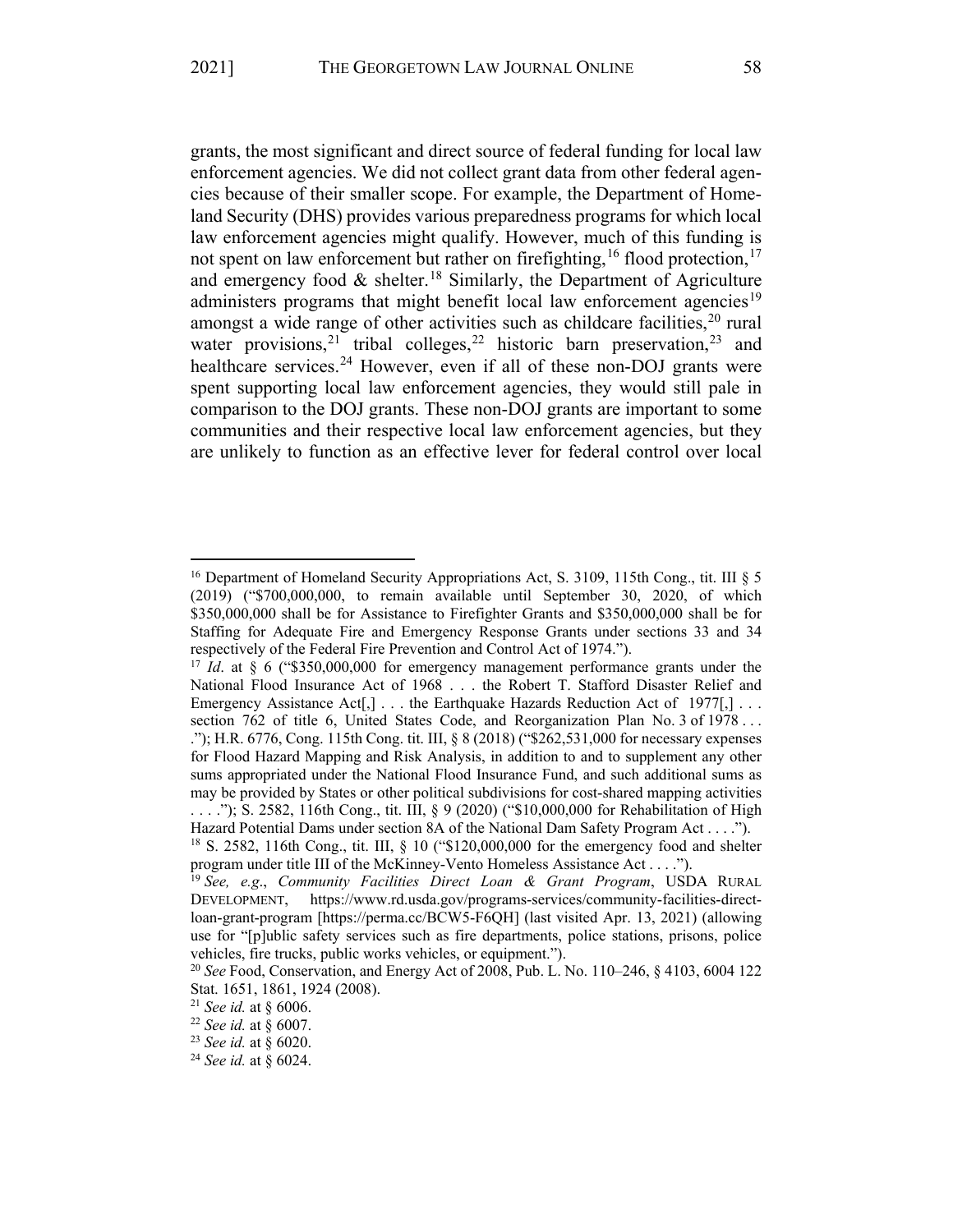police throughout the country.<sup>[25](#page-5-1)</sup> Still, it is important to recognize that we focus here on some sources of federal support and omit others.[26](#page-5-2) 

Together, these limitations and caveats caution against reading our observations as exact counts. We discuss estimates instead of reporting precise numbers to avoid suggesting a false sense of mathematical certainty where the data do not support such confidence. Our estimates provide a ballpark sense of the scope and shape of federal funding for local law enforcement agencies. That said, given the paucity of prior empirical research on this topic, we believe that even a rough approximation will help to reduce the confusion and misperceptions among policymakers and the media.

As such, this is a first, quick, and crude take on an important question, designed to inspire further dialogue with more thorough, detailed, and timeconsuming data collection and examination. Given the urgency of current debates surrounding federal support for local police, we wanted to launch that project immediately. We look forward to seeing other researchers expand and refine our approach.

### II. FINDINGS

<span id="page-5-0"></span>Our data show that the promise of federal funding may exert little influence on local law enforcement activity. Nationwide federal funding for local law enforcement agencies accounts for around \$10-30 per capita. In comparison, non-federal funding is around \$350 per capita, ranging from as high as \$910 in the District of Columbia, \$530 in New York, and \$487 in California, to as little as  $$186$  in Kentucky and  $$217$  in West Virginia.<sup>[27](#page-5-3)</sup> As such, federal funding accounts nationwide for between three and nine percent of overall local law enforcement budgets. The expanse of the range in the estimate reflects the difficulty of making such estimates.<sup>28</sup> However, the numbers appear

<span id="page-5-1"></span><sup>25</sup> *See infra* Part II.

<span id="page-5-2"></span><sup>&</sup>lt;sup>26</sup> Another program worth mentioning here is administered by the Department of Defense, often called the Excess Property Program or 1033 Program. This program raises unique accounting issues because it is not a source of funding but instead provides surplus military equipment to law enforcement agencies. *See* 10 U.S.C. § 2576(a) ("The Secretary of Defense, under regulations prescribed by him, may sell to State and local law enforcement, firefighting, homeland security, and emergency management agencies, at fair market value [various firearms and equipment]."). Future research might account for this program. Pending such research, however, we conclude that this program is likely of greater symbolic importance than financial importance. 27 Criminal Justice Expenditures: Police, Corrections, and Courts, URBAN INSTITUTE,

<span id="page-5-3"></span>[https://www.urban.org/policy-centers/cross-center-initiatives/state-and-local-finance](https://www.urban.org/policy-centers/cross-center-initiatives/state-and-local-finance-initiative/state-and-local-backgrounders/police-and-corrections-expenditures)[initiative/state-and-local-backgrounders/police-and-corrections-expenditures](https://www.urban.org/policy-centers/cross-center-initiatives/state-and-local-finance-initiative/state-and-local-backgrounders/police-and-corrections-expenditures)

<span id="page-5-4"></span>[<sup>\[</sup>https://perma.cc/YU3D-FZL3\]](https://perma.cc/YU3D-FZL3) (last visited Apr. 13, 2021). 28 *See supra* Part I.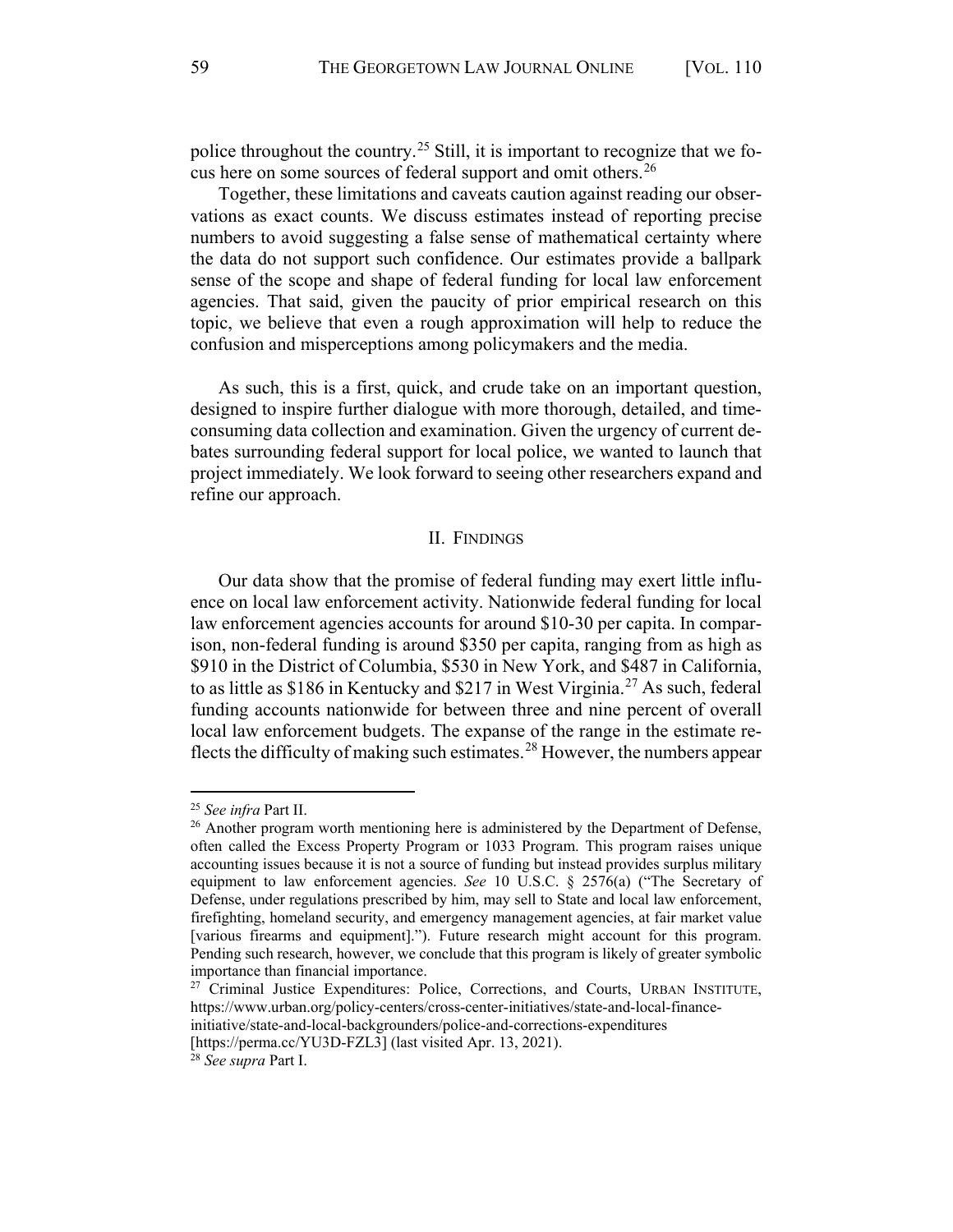$\overline{a}$ 

reliable: DOJ grants to local law enforcement total less than \$5 billion per year, or less than \$20 per capita.<sup>[29](#page-6-0)</sup> Even assuming that non-DOJ funding sources match that amount, the per-capita expenditures would be still less than \$40. However, non-DOJ sources for which local law enforcement qual-ify are small.<sup>[30](#page-6-1)</sup> For example, standard DHS preparedness grants account for typically less than \$2 billion per year.<sup>[31](#page-6-2)</sup> Although law enforcement agencies qualify for some of these grants, they are not the sole recipients. Many of these grants indeed go to recipients that are not law enforcement agencies. DHS, for example, provides its preparedness grants "to state, local, tribal and territorial governments, as well as transportation authorities, nonprofit organ-izations and the private sector."<sup>[32](#page-6-3)</sup> Employing reasonable assumptions, we estimate that per-capita federal funding of local law enforcement agencies is less than \$20 and may be as little as \$10. Given how large the country is and how much state and local governments spend on law enforcement, these federal funding sources are not overwhelming. They are large in absolute terms, but small in relative terms.

Grant structures also do not ensure an even distribution of federal financial support for local law enforcement. Some local law enforcement agencies might not qualify for certain grants, others might not win them, and some might not even apply (perhaps because they do not need them, know about them, or have the resources or institutional expertise to successfully apply for them). As such, we inquired into how many agencies receive any kind of financial support from federal programs in a given year. Again, with reasonable assumptions, our analysis suggests that only about ten percent of local law enforcement agencies receive one or more grants in any given year.<sup>33</sup> The vast majority of local law enforcement agencies accordingly do not receive

<span id="page-6-0"></span><sup>29</sup> *See* U.S. DEP'T OF JUST., FY 2020 BUDGET REQUEST AT A GLANCE 3 n.1 <https://www.justice.gov/jmd/page/file/1142306/download>[\[https://perma.cc/3LJP-E4VP\]](https://perma.cc/3LJP-E4VP) ("The FY 2020 discretionary and mandatory request for state, local, and tribal law enforcement assistance is \$4.3 billion."); U.S. DEP'T OF JUST., FY 2019 BUDGET REQUEST AT A GLANCE 3 n.1 <https://www.justice.gov/jmd/page/file/1033086/download>[\[https://](https://perma.cc/DV2Q-FWCE) [perma.cc/DV2Q-FWCE\]](https://perma.cc/DV2Q-FWCE) ("The FY 2019 discretionary and mandatory request for state, local, and tribal law enforcement assistance is \$3.9 billion."). 30 *See supra* note[s 15](#page-3-3)[–24](#page-4-9) and accompanying text.

<span id="page-6-2"></span><span id="page-6-1"></span><sup>31</sup> *See, e.g.*, Press Release, *DHS Announces Funding Opportunity for \$1.87 Billion in Preparedness Grants*, U.S. DEP'T OF HOMELAND SEC. (Feb. 25, 2021), [https://www.dhs.](https://www.dhs.gov/news/2021/02/25/dhs-announces-funding-opportunity-187-billion-preparedness-grants) [gov/news/2021/02/25/dhs-announces-funding-opportunity-187-billion-preparedness-grants](https://www.dhs.gov/news/2021/02/25/dhs-announces-funding-opportunity-187-billion-preparedness-grants) [https://perma.cc/8FER-XNPA**]**. 32 *See DHS Announces Funding Opportunity for Fiscal Year 2020 Preparedness Grants*,

<span id="page-6-3"></span>U.S. DEP'T OF HOMELAND SEC. (Feb. 14, 2020)[, https://www.dhs.gov/news/2020/02/14/dhs](https://www.dhs.gov/news/2020/02/14/dhs-announces-funding-opportunity-fiscal-year-2020-preparedness-grants)[announces-funding-opportunity-fiscal-year-2020-preparedness-grants](https://www.dhs.gov/news/2020/02/14/dhs-announces-funding-opportunity-fiscal-year-2020-preparedness-grants)

<span id="page-6-4"></span>[<sup>\[</sup>https://perma.cc/R878-Q6CN\]](https://perma.cc/R878-Q6CN).<br><sup>33</sup> This rough estimate is based on dividing the number of local law enforcement agencies that received at least one grant in a given year by the total number agencies (keeping in mind the methodological caveats explained earlier in the Essay).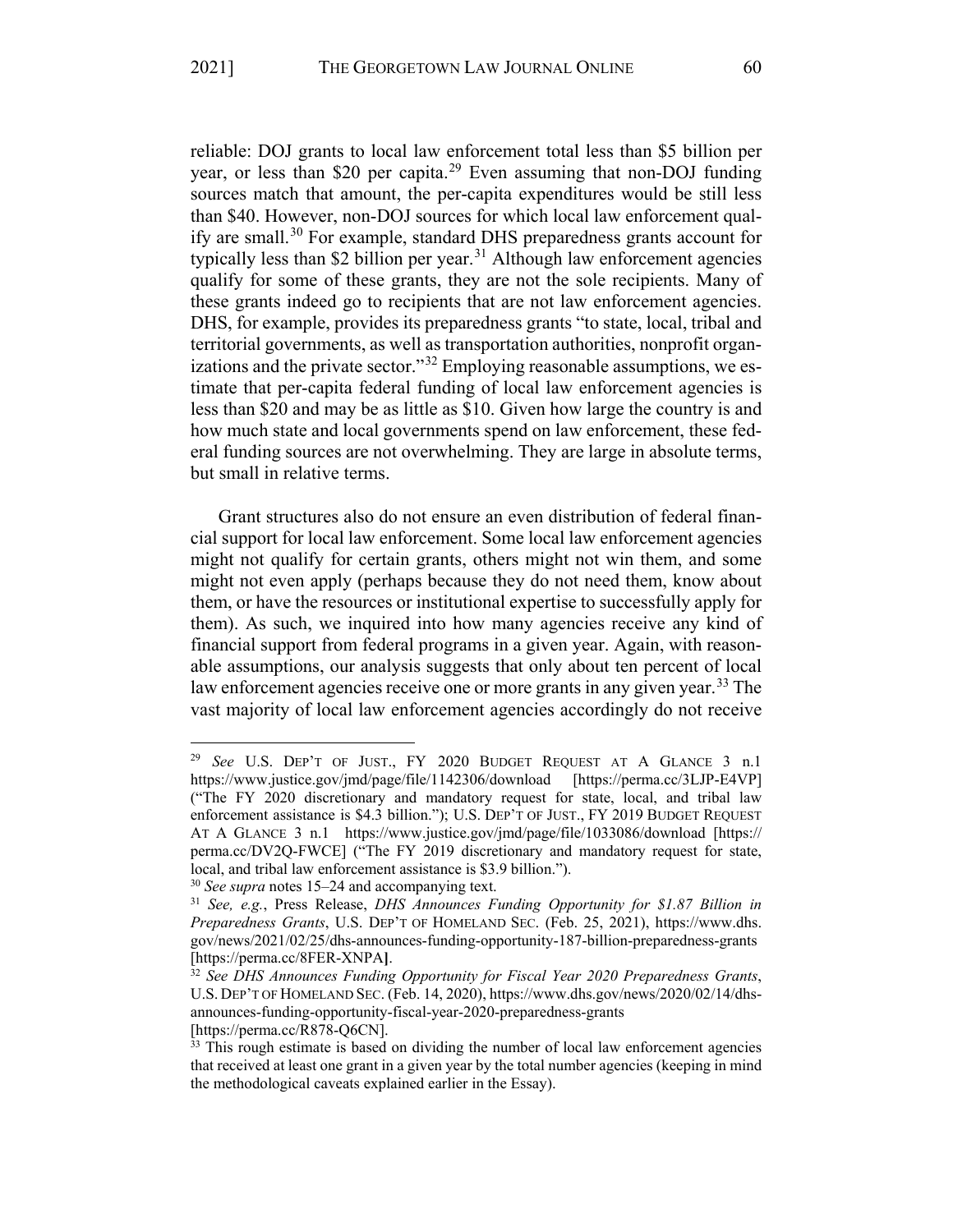federal grants and are therefore not directly dependent on federal funding sources.

Perhaps, however, the cast of receiving agencies rotates from year to year so that an agency might not be dependent this year but likely will be next year. To examine this possibility, we counted the percentage of non-federal law enforcement agencies that received federal funding in the past eight years. We found that around twenty percent received at least one federal grant. Thus, though there is some turnover in the population of recipient agencies, many receive awards year after year. Meanwhile, many other agencies never receive federal grants.

Next, we examined the percentage of local law enforcement budgets derived from federal funding. Our data indicate substantial variation among local law enforcement agencies as to the percentage of their budgets attributable to federal funding. Among local law enforcement agencies in our analysis that received any federal funding, the median percentage was forty percent of the agency's budget. We suspect that this surprisingly high percentage indicates that primarily small local law enforcement agencies are the ones receiving federal grants. For that small subset of agencies, even a modest grant could make the difference between having one deputy or two.

Finally, we examined the geographical distribution of the federal grants.<sup>[34](#page-7-0)</sup> Figure 1 aggregates eight years of federal grants for a range of sub-federal government entities by county or county-equivalent. It provides a broad percapita measure of federal support for local law enforcement agencies in different parts of the country.

<span id="page-7-0"></span><sup>34</sup> *See* Roger Michalski, *MDL Immunity: Lessons from the National Prescription Opiate Litigation*, 69.1 AM. U. L. REV. 175, 196 (2019) ("Geography is information-rich, multifaceted, and underutilized.").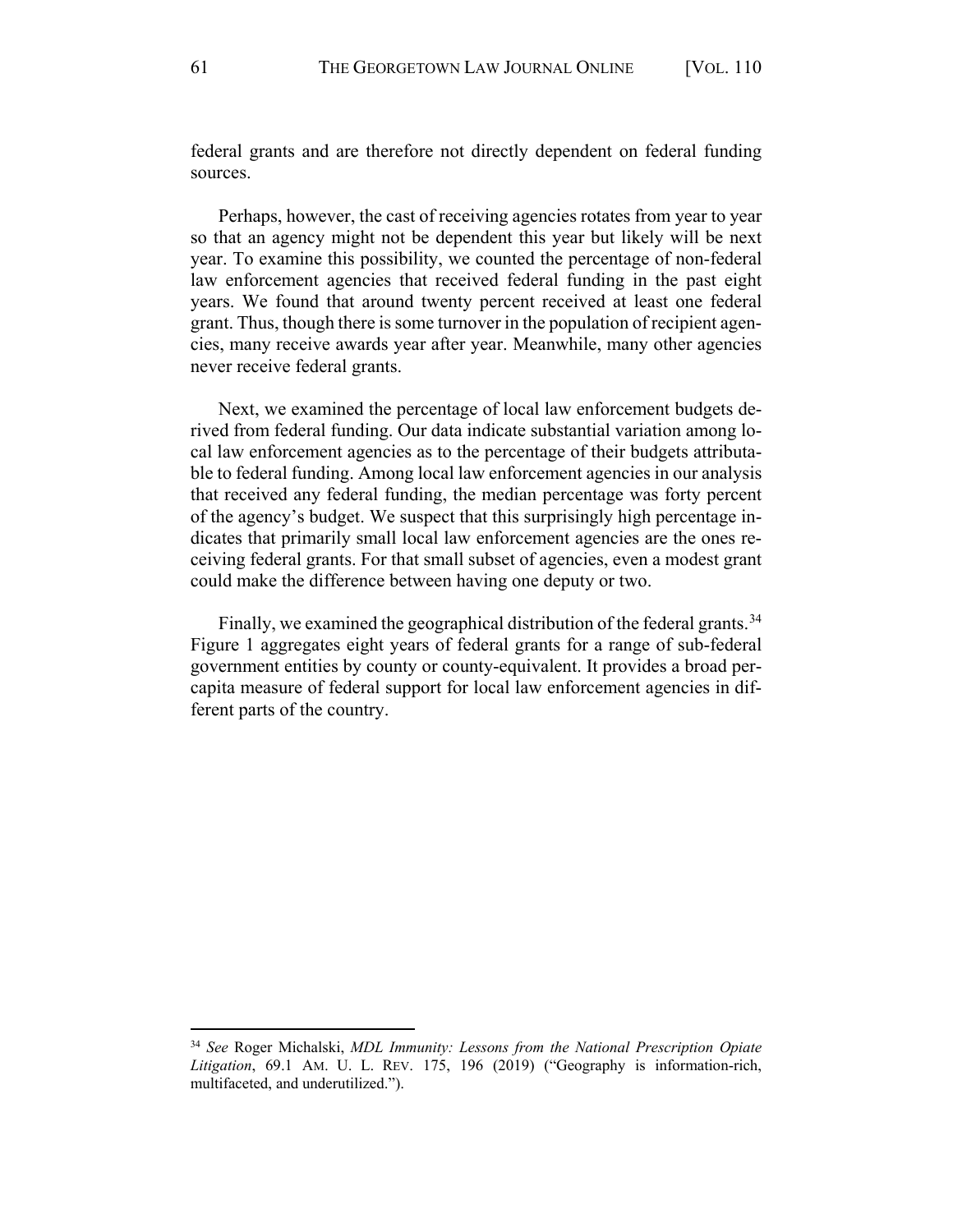

As Figure 1 illustrates, many federal grants support local law enforcement agencies in less population-dense parts of the country—most notably a column rising from Western Texas, through Oklahoma, Kansas, and Nebraska to the Dakotas and Montana, though there are pockets of significant support in other parts of the country as well. Conversely, Figure 1 also shows that, for good or bad, law enforcement agencies that serve large population centers have received little per-capita funding. For example, agencies in many parts of the Northeast, the Great Lakes region, and the West Coast receive comparatively little federal support. For them, and for most law enforcement agencies, federal funding does not make up a substantial portion of their annual expenditures.

## III. IMPLICATIONS FOR POLICING LITERATURE

Our findings have several important implications for the literature on policing. First, the federal government is a relatively insignificant source of funding for the vast majority of local law enforcement agencies. Because of this, congressional efforts to tie federal funding to local reform may have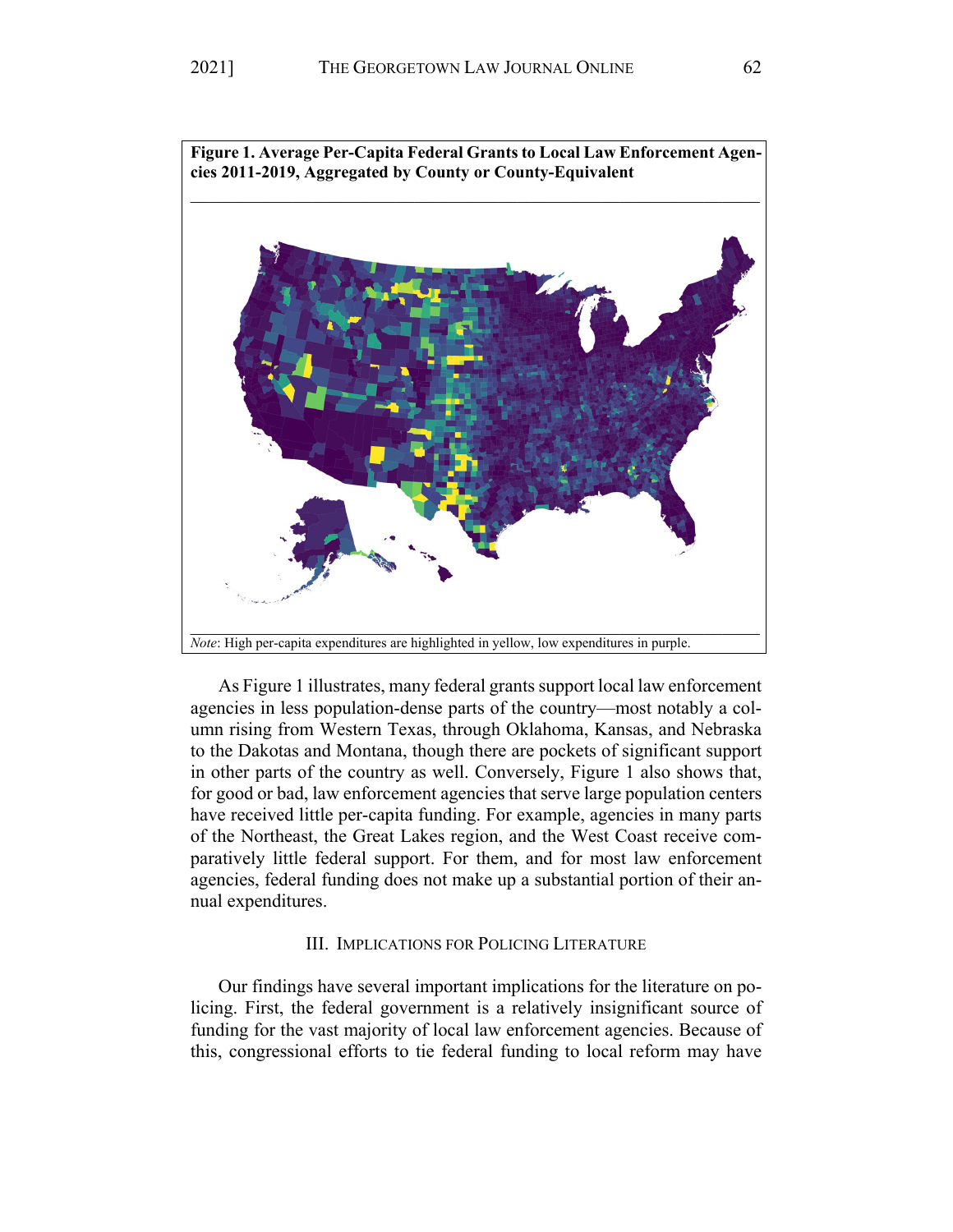minimal effect, particularly if the reform efforts are expensive, politically unpopular locally, or difficult to implement.

Congress has nonetheless attempted such efforts on several occasions. Most recent was the House of Representative's passage of the Racial Justice in Policing Act (the Act), which Democrats proposed after the killing of George Floyd.<sup>[35](#page-9-0)</sup> One of the enforcement mechanisms that the Act uses to induce the compliance of local law enforcement agencies is the revocation or suspension of federal funding.<sup>[36](#page-9-1)</sup> For example, the Act conditions providing federal funding for local law enforcement agencies on their prohibition of noknock warrants in drug cases,  $37$  chokeholds,  $38$  and racial profiling.  $39$ 

Another example is the Deaths in Custody Reporting Act of 2013, which tied ten percent of federal funding to states' reporting of deaths caused by local police officers.<sup>[40](#page-9-5)</sup> Although Congress's efforts to improve local policing are admirable, they suffer from the same flaw—a belief that local agencies will be motivated to implement reforms for fear of losing federal funding. In the relatively small number of rural agencies that receive (and in some cases rely substantially on) federal funding, this may be a reasonable assumption. But around eighty percent of all agencies have received little to no funding from the federal government during the period under study.<sup>[41](#page-9-6)</sup> This finding suggests that the possibility of withheld federal funding is a relatively weak enforcement mechanism.

Second, and relatedly, the limited potential of federal funding to influence policing suggests that Congress is better off considering alternative approaches to motivating reforms. For example, Congress could overrule the qualified immunity doctrine.<sup>[42](#page-9-7)</sup> It could amend the mental state requirement

<span id="page-9-0"></span><sup>35</sup> Racial Justice in Policing Act, H.R. 7120, 116th Cong. (2020).

<span id="page-9-1"></span><sup>36</sup> *Id*. at § 114(i).

<span id="page-9-3"></span><span id="page-9-2"></span><sup>37</sup> *Id*. at § 362(b)–(c). 38 *Id.* at § 363(a)–(b).

<span id="page-9-5"></span><span id="page-9-4"></span><sup>&</sup>lt;sup>39</sup> *Id.* at § 331(a)–(b).<br><sup>40</sup> Deaths in Custody Reporting Act of 2013, Pub. L. No. 113-242, 128 Stat. 2860 (2014) (codified at 34 U.S.C.A. § 60105). For a discussion of the Deaths in Custody Reporting Act in the context of police reform more generally, see Stephen Rushin, *Using Data to Reduce Police Violence*, 57 B.C. L. REV. 117, 118–19 (2016).<br><sup>41</sup> *See supra* Part II.<br><sup>42</sup> *See generally Joanna C. Schwartz, The Case Against Qualified Immunity*, 93 NOTRE DAME

<span id="page-9-7"></span><span id="page-9-6"></span>L. REV. 1797 (2018) (providing a thorough analysis of the failures of the qualified immunity doctrine); Joanna C. Schwartz, *How Qualified Immunity Fails*, 127 YALE L.J. 1 (2017) (conducting a detailed empirical analysis on some of the supposed justifications for qualified immunity and finding that these assumptions are likely unfounded); Joanna C. Schwartz, *After Qualified Immunity*, 120 COLUM. L. REV. 309 (2020) (imagining the world after the overturning of qualified immunity). For an additional historical analysis of qualified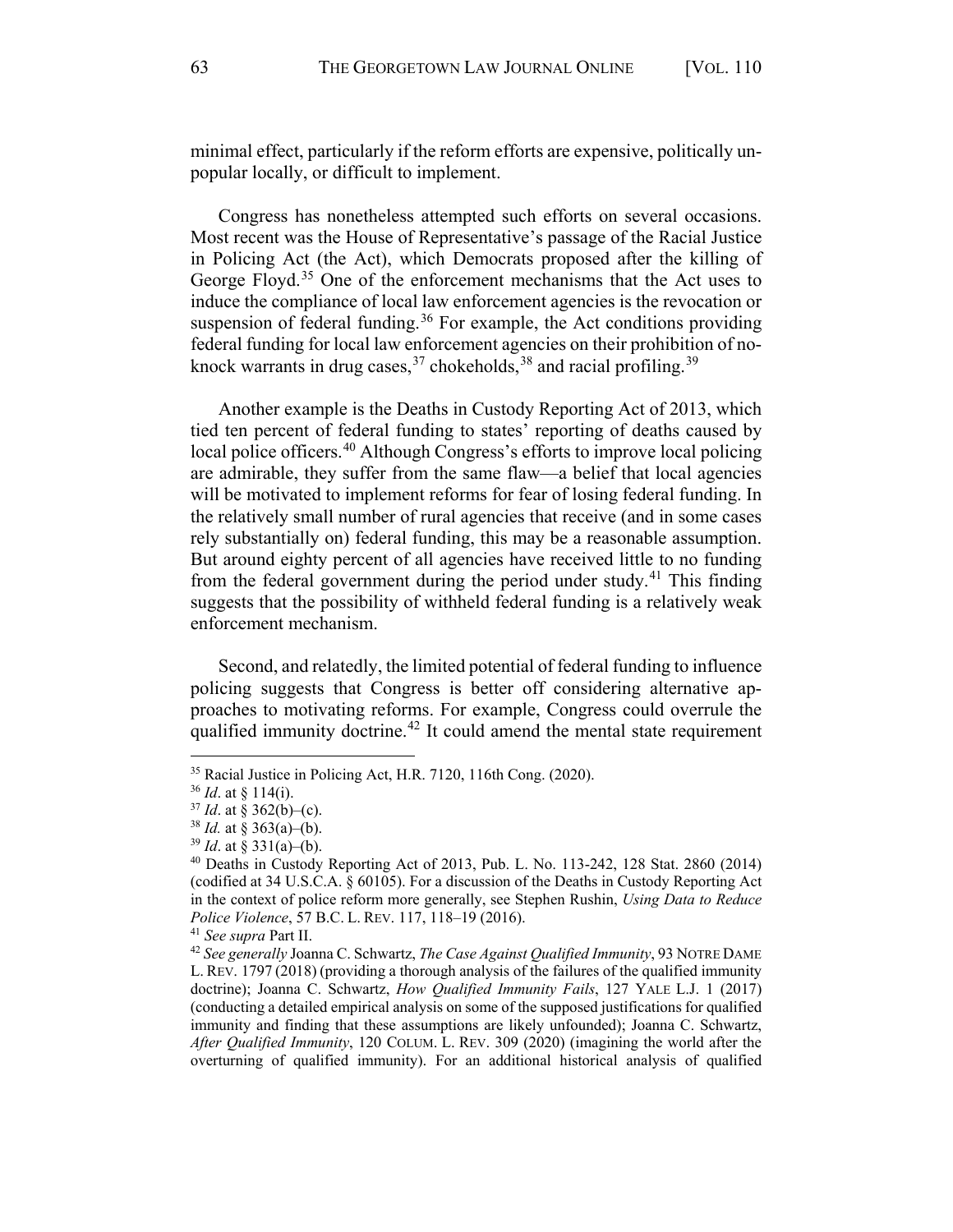for criminal prosecutions of police officers who deprive individuals of their civil rights under 18 U.S.C.  $\S$  242.<sup>[43](#page-10-0)</sup> It could increase federal funding for DOJ pattern or practice lawsuits seeking equitable relief against local police departments under 34 U.S.C.  $\frac{12601.^{44}}{100}$  $\frac{12601.^{44}}{100}$  $\frac{12601.^{44}}{100}$  currently has the resources to complete only a small number of such investigations every year.<sup>[45](#page-10-2)</sup> To help fill this underenforcement gap, Congress could legislatively empower the U.S. Attorney General to deputize private parties to seek equitable relief against local police departments, as proposed by Professor Myriam Gilles.<sup>[46](#page-10-3)</sup> Congress could grant state attorneys general the authority to initiate in federal courts pattern or practice suits against local law enforcement agencies in their state.<sup>47</sup> Perhaps most dramatically, Congress could use the Voting Rights Act of 1965 as a blueprint for police reform by exercising its authority under Section 5 of the Fourteenth Amendment to establish a coverage formula for regulating local police departments.<sup>48</sup> If Congress hopes to exert greater control over local policing, it has numerous alternative avenues through which it may do so and need not rely on the threat of withholding the relatively small amount of federal money flowing to local law enforcement agencies each year.

Finally, our findings are a sobering reminder of the challenges facing sup-porters of defunding local law enforcement agencies in the United States.<sup>[49](#page-10-6)</sup> If localities actually relied on federal funding, defunding advocates might be

immunity, see generally William Baude, *Is Qualified Immunity Unlawful?* 106 CALIF. L. REV. 45 (2018).<br> $43$  For example, the mental state could be changed from requiring willful conduct to requiring

<span id="page-10-0"></span>only reckless conduct. *See* 18 U.S.C. § 242 (stating that it is unlawful for any person under color of law to "willfully subject[]" someone to a deprivation of their civil rights).

<span id="page-10-1"></span><sup>44</sup> *See* Stephen Rushin, *Federal Enforcement of Police Reform*, 82 FORDHAM L. REV. 3189, 3189, 3226 (2014) (identifying this statute, previously codified at 42 U.S.C. § 14141, as being "underenforced" and outlining the high cost of enforcement and the need for additional resources).

<span id="page-10-3"></span><span id="page-10-2"></span><sup>&</sup>lt;sup>45</sup> *Id.* at 3226.<br><sup>46</sup> *See* Myriam E. Gilles, *Reinventing Structural Reform Litigation: Deputizing Private Citizens in the Enforcement of Civil Rights*, 100 COLUM. L. REV. 1384, 1417–18 (2000).

<span id="page-10-4"></span><sup>47</sup> *See generally* Jason Mazzone & Stephen Rushin, *State Attorneys General as Agents of Police Reform*, 69 DUKE L.J. 999 (2020) (arguing for such an expansion of authority to state attorneys general at both the state and federal level); *see also* Samuel Walker & Morgan Macdonald, *An Alternative Remedy for Police Misconduct: A Model State "Pattern or Practice" Statute*, 19 GEO. MASON U. C.R. L.J. 479, 536–51 (2009) (arguing for states to give authority to state attorneys general to seek equitable relief against local police departments engaged in patterns or practices of unlawful behavior). 48 *See generally* Jason Mazzone & Stephen Rushin, *From Selma to Ferguson: The Voting* 

<span id="page-10-5"></span>*Rights Act as a Blueprint for Police Reform*, 105 CALIF. L. REV. 263 (2017).<br><sup>49</sup> For an excellent example of some of the scholarship on the emerging and growing police

<span id="page-10-6"></span>abolitionist movement, see generally Amna Akbar, *An Abolitionist Horizon for (Police) Reform*, 108 CALIF. L. REV. 1781 (2020).